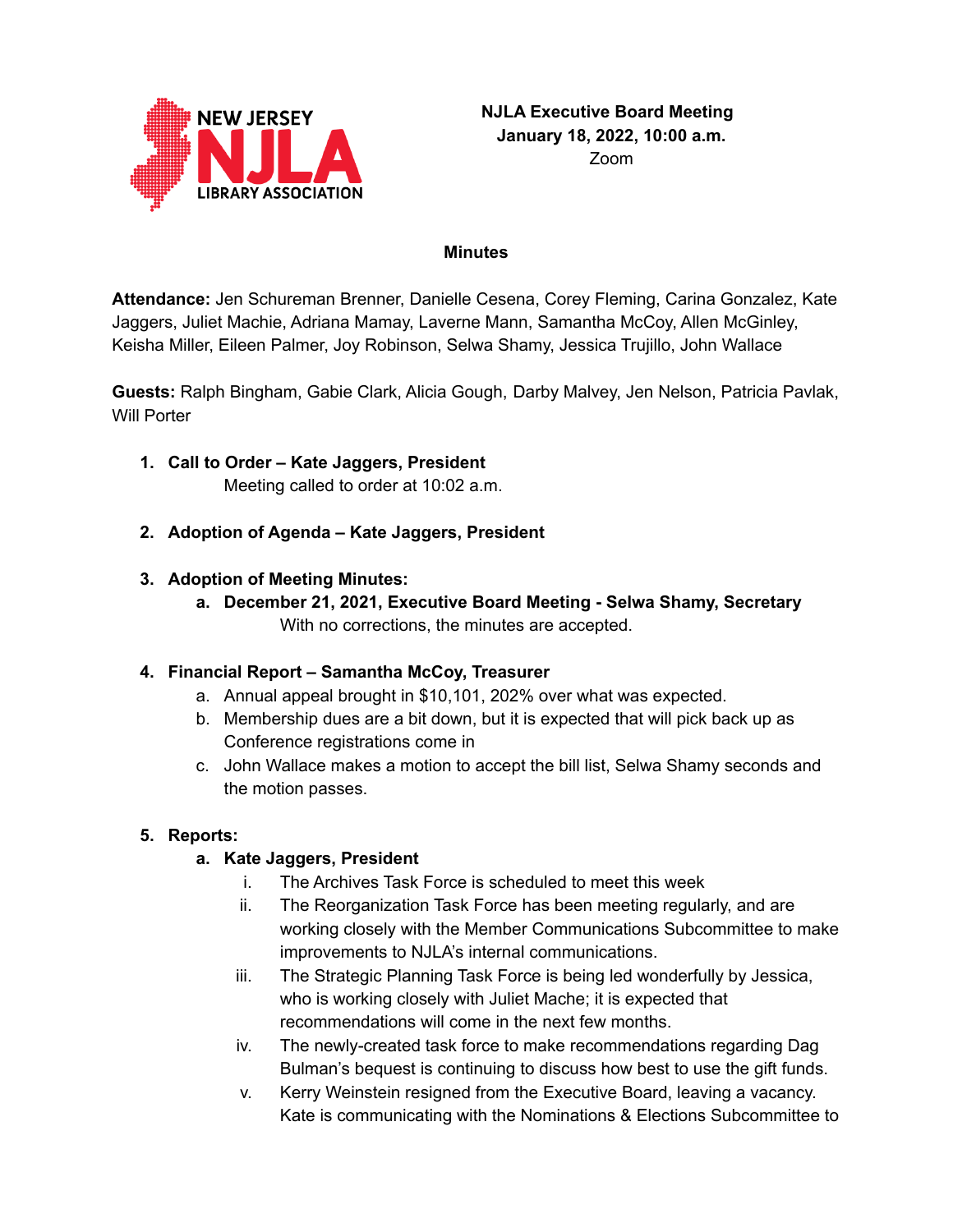determine filling the seat and will report back at our next meeting.

- vi. The Board Organization Subcommittee has been discussing mid-year leadership workshops and reporting.
- vii. LibraryLinkNJ (LLNJ) and NJLA leadership have begun meeting regularly to work toward more effective collaboration.
- viii. The Intellectual Freedom Committee, led by Judith Pissano, is working closely with NJASL on the Library Rapid Response Team effort currently targeted at book challenges in schools. (https://bit.ly/lrrt)
- ix. The money raised for this year's Annual Appeal was more than double last year's amount, and much of the money came after the print mailing. The Fundraising Committee will work to track how money is coming in from year-to-year in order to strategically plan how fundraising is done in the future. The committee is also seeking raffle items for their raffle table at Conference, and asks for the Executive Board members for their help with items or donations.
- x. The Public Relations and Honors and Awards Committees' recent spotlight program went very well, and the recording will be posted to the NJLA YouTube channel.
- xi. The Section & Committee Liaison Report was included in the board packet.

### **b. Juliet Machie, Executive Director - Full [Report](https://njla.memberclicks.net/assets/Exec_Board_Minutes_Docs/Board_Docs_2021-22/Exec%20Dir%20Report%20January%202022.pdf)**

- i. Our libraries are struggling to keep the doors open. A message was sent to the membership to encourage people; Juliet has done outreach to the Governor's Office, they have been helpful to the extent they can.
	- 1. Mandate vs. Guidance: NJLA can only provide guidance, the directives and mandates lie with the municipal and library governing bodies.
	- 2. NJLA can continue to advocate, provide information in a timely fashion, and make sure libraries get the support they need, especially when they receive a direct attack.
	- 3. Juliet was included in the January 2022 edition of NJ Monthly magazine for New Year's resolutions.
- ii. The governor was at Long Branch Public Library on January 6 to announce the second round of funding for the Library Construction Bond Act.
- iii. First legislative visit for FY23 budget advocacy is scheduled for February 1 with Senator Declan O'Scanlon, LD-13, which will highlight funding priorities such as Library Per Capita State Aid.
- iv. NJLA's Spectrum Coalition NJLA received a letter from Jonathan Potter, Dean of the School of Communication and Information at Rutgers, about Rutgers intent to join the NJLA's Spectrum Coalition. Many thanks to Betty Turock for her leadership and efforts on this initiative.
- v. Equity, Diversity and Inclusion (EDI) Framework Juliet continues to meet with Ralph Bingham (LLNJ) and Jen Nelson (NJ State Library) to operationalize the EDI framework. A press release is forthcoming and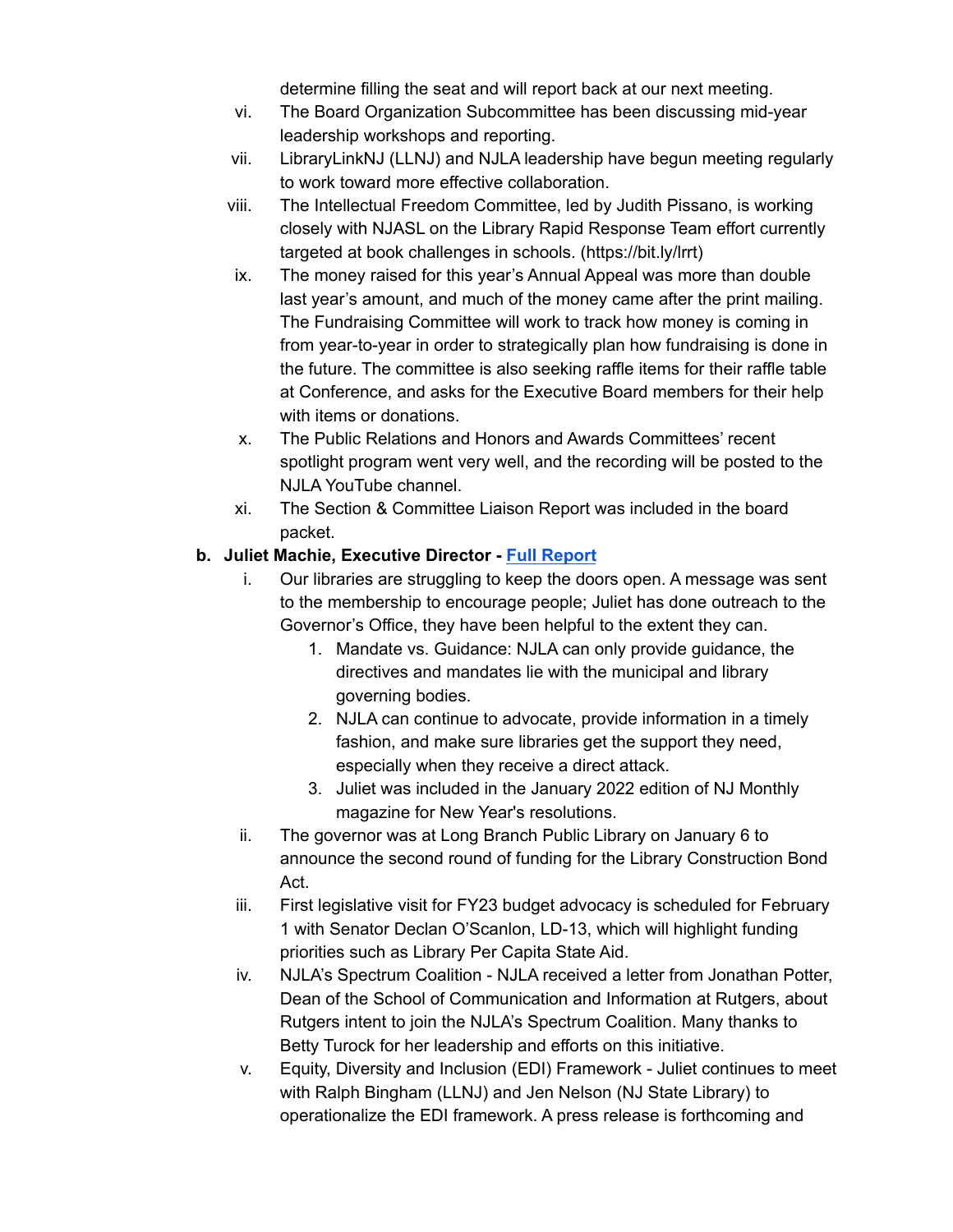next steps will be announced in the coming weeks.

- vi. LLNJ & NJLA met on January 10 to discuss programming and dialog about how to better work together. Monthly meetings will continue.
- vii. Thanks to Gabie Clark for providing a robust Access Navigator Program update, provided in the board packet.

#### **c. Eileen Palmer, ALA Councilor - Full [Report](https://njla.memberclicks.net/assets/Exec_Board_Minutes_Docs/Board_Docs_2021-22/ALA%20Chapter%20Councilor%20Report%20January%202022.pdf)**

- i. Transforming ALA Governance (TAG) ALA history was included in the report for some context. The proposal is to vest decision making in a 15 member board with some advisory groups feeding information to the board.
	- 1. The thought was that the Council is unwieldy due to so many members.
	- 2. Concerns about accountability; the desire from ALA is to be trusted and get on with the process.
	- 3. Process is set up to change ALA in a profound way Council has to approve the change and then needs to approve a second time. If passed, it goes to the members for approval. Some talk of a constitutional convention at some point.
	- 4. There is a proposal to form four Assemblies, with little process for bringing everyone together to discuss issues.
	- 5. Laverne Mann asked where NJ falls on this in relation to other states. Eileen has not made a public statement about this yet. Eileen has not seen others' comments yet. The first Council Forum is tonight.
	- 6. Jessica Trujillo asks how ALA can achieve its EDI goals with a governing board of 15 people with no defined accountability?
	- 7. There will be a chapter, division, and affiliates representative on the board. This is in addition to the elected leadership. There will also be some directly elected seats. The chapter is composed of 53 different groups. There will be an election for one chapter representative to the board. (Affiliates are organizations that ALA has allowed to affiliate with them. They are not necessarily filled with members of ALA. Some of these affiliates are the Black Caucus and Asian/Pacific American Librarians Association. The affiliates are a broad based group.)
	- 8. The ballot requires there to be a pro and con statement. The pro statement would include the belief that these bodies of knowledge will provide greater opportunity for engagement from more members of the association because they are not part of the decision making body. The people who support this change believe it will lead to more member engagement.
	- 9. Samantha McCoy thinks there are too many people on Council now and the process for voting is cumbersome. And we should think about how ALA is helping NJLA.
	- 10. Danielle Cesena thinks the governing system is convoluted, and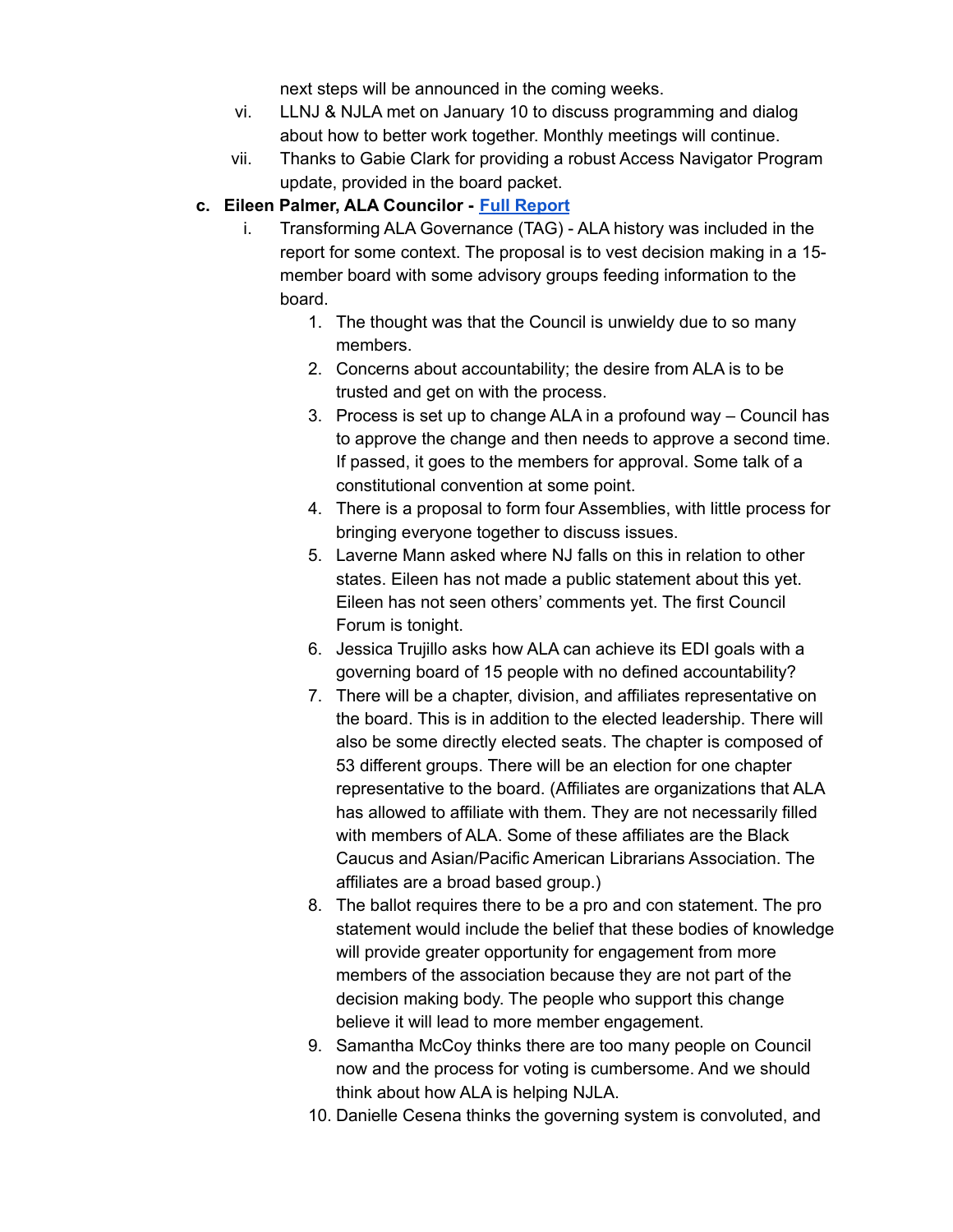she can imagine that ALA members must be frustrated. She believes the proposal has a top down feel to it and it does little to engage members.

- 11. Allen McGinley stated the plan does not make clear how ALA will be more representative.
- 12. Because there are so many questions about how the proposal will improve membership engagement, Jessica Trujillo moves that the NJLA Executive Board does not support the proposal as it is currently written. Allen McGinley seconds, Laverne Mann abstains and the motion passes.
- ii. Resolution to Promote Equity, Diversity, and Inclusion (EDI) Efforts in American Association of School Librarians (AASL) While Addressing Historical Effects of Racism.
	- 1. Darby Malvey said the NJ Association of School Librarians (NJASL) Executive Board's next meeting is in February, there has been some discussion about this but no statement has been made by them yet.
	- 2. Selwa Shamy makes a motion to support this resolution and Joy Robinson seconds it.
		- a. Discussion Samantha McCoy asks for clarification on the use of the word "apologizes." Eileen said Council has not discussed this yet, but adds that when harm has been committed it needs to be acknowledged and repented.
		- b. The motion passes.
- iii. Resolution to Support School and Youth Services Librarians Facing Increased Intellectual Freedom Challenges.
	- 1. Eileen suggested including the phrase Chapters and Affiliates. Laverne Mann makes a motion to support this resolution and Danielle Cesena seconds. The motion passes.

## **6. New Business**

- **a. Conference Committee Update - Allen McGinley**, co-chair with Pham Condello, Kate Angelo and Cynthia Becker
	- i. Program proposal notifications were sent last week. The number of regular session proposals is lower than when NJLA used to only accept proposals from NJLA groups.
	- ii. The keynotes are confirmed and announcements will be sent out soon.
	- iii. Opening keynote will be on Thursday morning, and there will also be a closing keynote on Friday afternoon. This change was made to get attendees to engage until the end and to have more energy at the end.
	- iv. Sponsorships are continuing to come in; sponsorships and booth fees were increased to keep in line with other professional conferences.
	- v. Harrah's has been renovating hotel rooms and this will be done before the conference.
	- vi. Planning an in person conference after a virtual one has been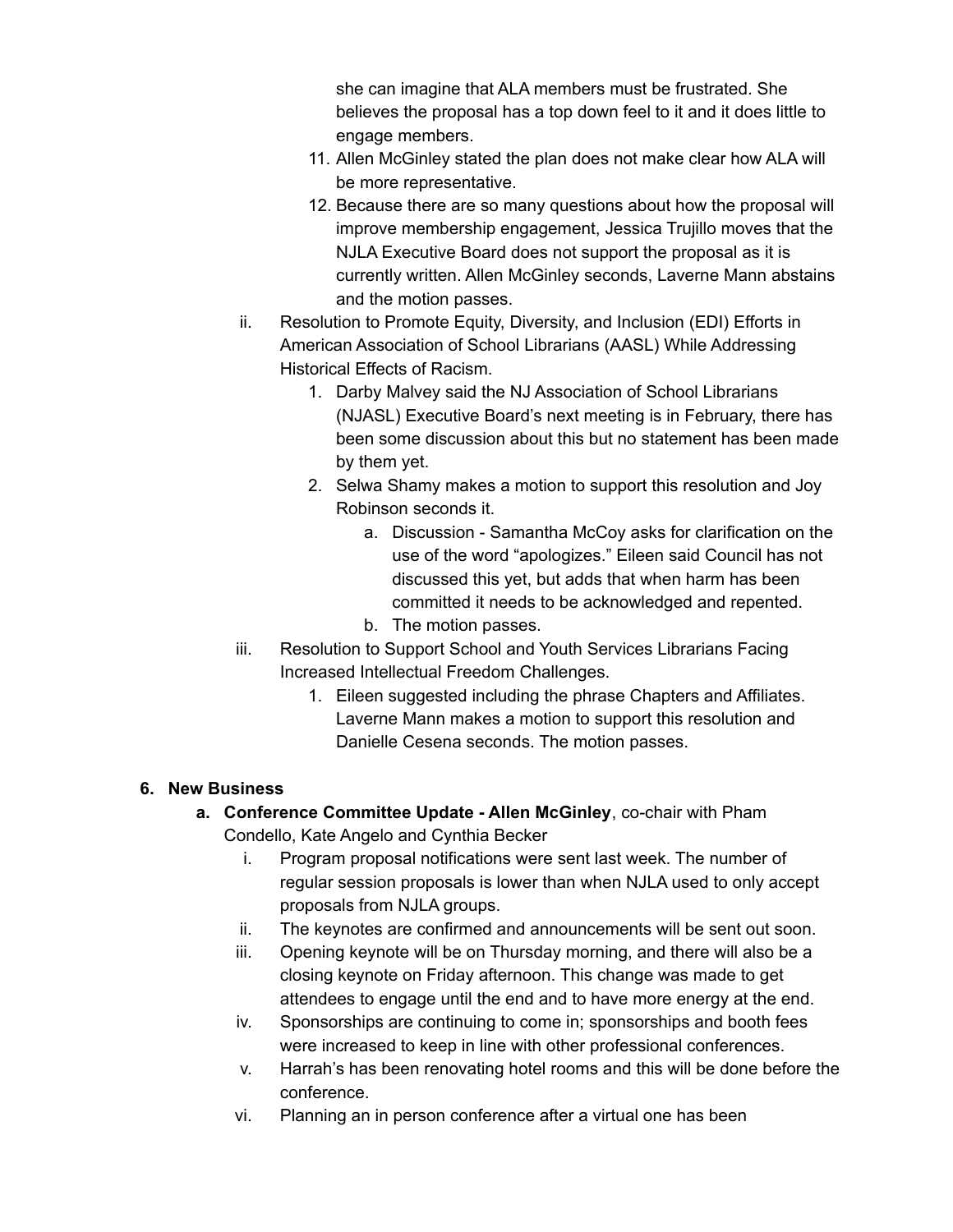challenging. What needs to be put in place due to COVID, and what will the costs be? The challenge is, how to make people feel safe but not implement unnecessary restrictions?

- vii. There is an expectation that there will be little-to-no COVID restrictions formally from Harrah's by June.
- viii. After researching what other in-person conferences have done, the committee would like to see no mask requirement but having a vaccination or testing requirement. The committee does not want to implement a rule that cannot be reasonably enforced.
- ix. Registration will open mid to late February. Need to have requirements and a proposed means to implement them in place before opening registration so that attendees know what to expect.
- x. The League of Municipalities Conference did not alter their cancellation policy due to illness. As a rule in the past, NJLA does not offer a refund if someone does not attend the Conference
- xi. Juliet Machie said the League of Municipalities Conference checked vaccination status or required a negative Covid test. They also required masks.
- xii. The NJASL Conference did not have a vaccination requirement but did have a mask mandate and it was very difficult to police.
- xiii. John Wallace said institutions can require vaccinations
- xiv. Selwa Shamy proposed making the decision as close to registration as possible. Kate Jaggers and Jessica Trujillo do not think things will change between now and next month, and unfortunately we cannot wait longer than that to put forth information.
- xv. The Conference Committee recommends that the NJLA Conference follow all rules of our venue and require all attendees to be vaccinated or provide proof of a negative COVID test within 72 hours of arrival at the Conference. This policy will be updated as needed. With Samantha McCoy opposing and Joy Robinson abstaining, the motion passes.

# **b. Nominations & Elections Subcommittee update - Kate Jaggers**

- i. One entry by petition so far, and the committee is meeting next week to work on building a slate based on petitions and committee recommendations. If your board term ends in June '22 and you want to run for the boad again, let Jen know. On the NJLA Executive Board webpage there is a term end date next to member names.
- ii. Information about nominations and elections is in a current NJLA newsletter to members.
- iii. There may be a special election to fill Kerry Weinstein's seat.

# **c. NJLA Spectrum Scholarship Update – Kate Jaggers**

- i. Working on recommendations for fundraising to support and sustain the scholarship.
- ii. Betty Turock has built a document on how partners and organizations can support the scholarship financially. The NJSL and Rutgers have committed to supporting the initiative. Rutgers has committed, with no end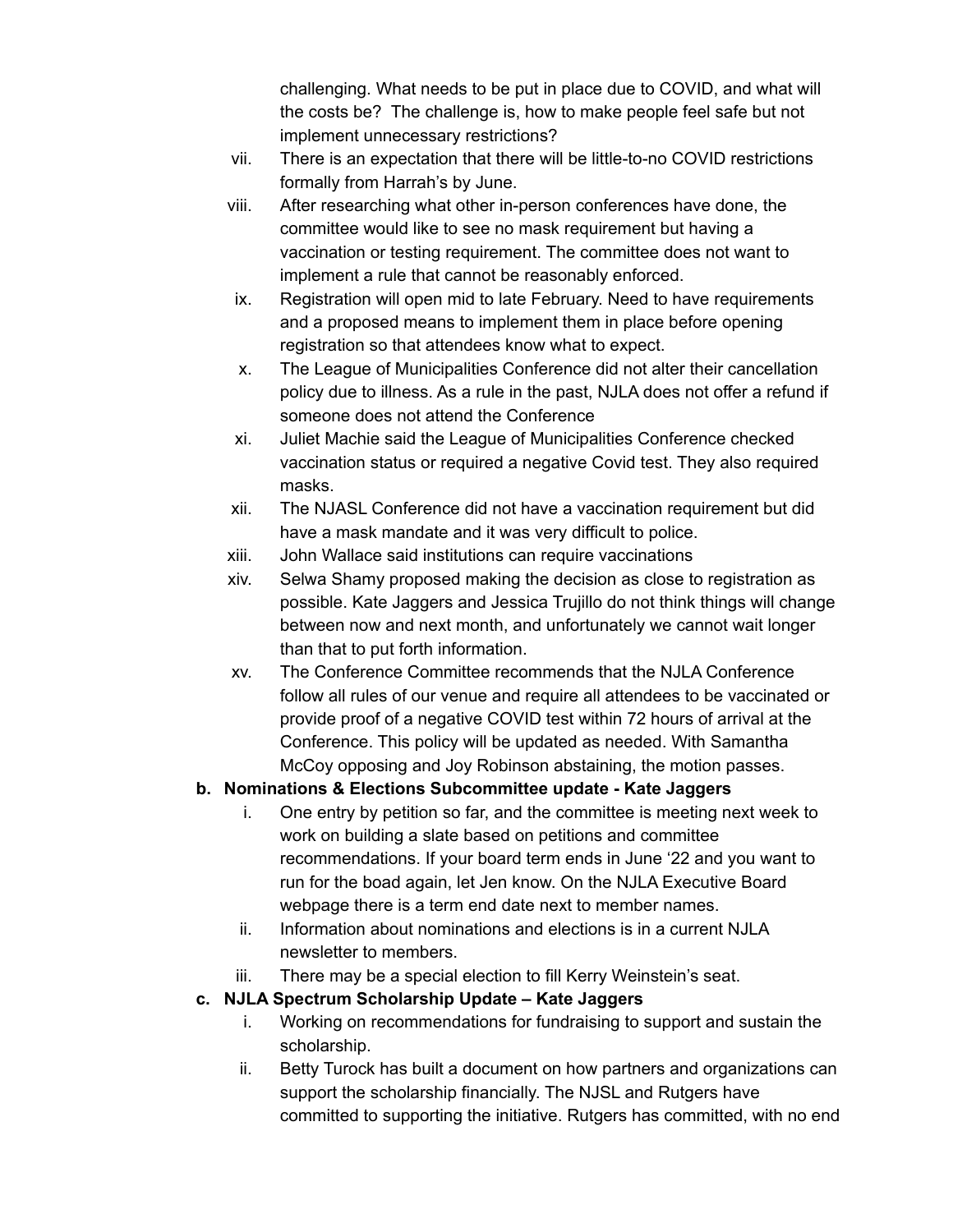date, to an annual commitment of two Spectrum Scholarships each year which totals \$17,000. Eileen Palmer stated this will go directly to NJLA and not through ALA.

iii. Putting together a team of people to discuss with ALA how to move this process forward and serve as a model for other states.

### **7. Old Business**

- **8. Partnering organizations**
	- **a. NJSL - Jen Nelson**
	- **b. LibraryLinkNJ - Ralph Bingham**
	- **c. NJASL - Darby Malvey - Full [Report](https://njla.memberclicks.net/assets/Exec_Board_Minutes_Docs/Board_Docs_2021-22/NJASL%20Liaison%20Report%20January%202022.pdf)**
		- i. Thanks to NJLA for continued support around intellectual freedom. There will be a leadership meeting for those who want to take a more active role on the Rapid Response Team.
		- ii. Members of the NJASL Executive Board attended the NJEA Delegate Assembly to speak on the issue and ask NJEA to reaffirm its commitment to Intellectual Freedom and issue a statement in support of SLMS, libraries, and Intellectual Freedom. Editor of the NJEA Review has published an editorial on the topic in the January issue, and a feature article will be published in the spring.
		- iii. S588 (Information Literacy Bill) has been reintroduced for the new legislative session but is now referred back to the Senate Education Committee. Please take a moment to sign the petitions for both the Information Literacy Bill and the SLMS Ratio Bill, or reach out to legislators you may have a personal connection with:
			- 1. Info Lit Petition: [https://www.saveschoollibrarians.org/njasl\\_infolitbill\\_2021](https://www.saveschoollibrarians.org/njasl_infolitbill_2021) 2. Ratio Bill Petition:
				- [https://www.saveschoollibrarians.org/njasl\\_ratiobill\\_2021](https://www.saveschoollibrarians.org/njasl_ratiobill_2021)
		- iv. Thanks to NJLA for putting a link to the School and Public Libraries Fact Sheet on the NJLA website on the Advocacy page. Infographics are forthcoming.

## **d. NJLTA - Pat Pavlak**

- i. Trustees Association has endorsed NJLAs statement against censorship and posted it on their website.
- ii. Would like to help NJLA create intellectual freedom training, specifically for trustees.
- iii. Trustees are encouraged to join the NJ Library Trustee Association.
- iv. Trustee Training sessions will be on February 22 and 26.

## **9. Calendar - Executive Board Meeting - February 15, 2022, 3 p.m. - Zoom**

**10. Good of the Order**